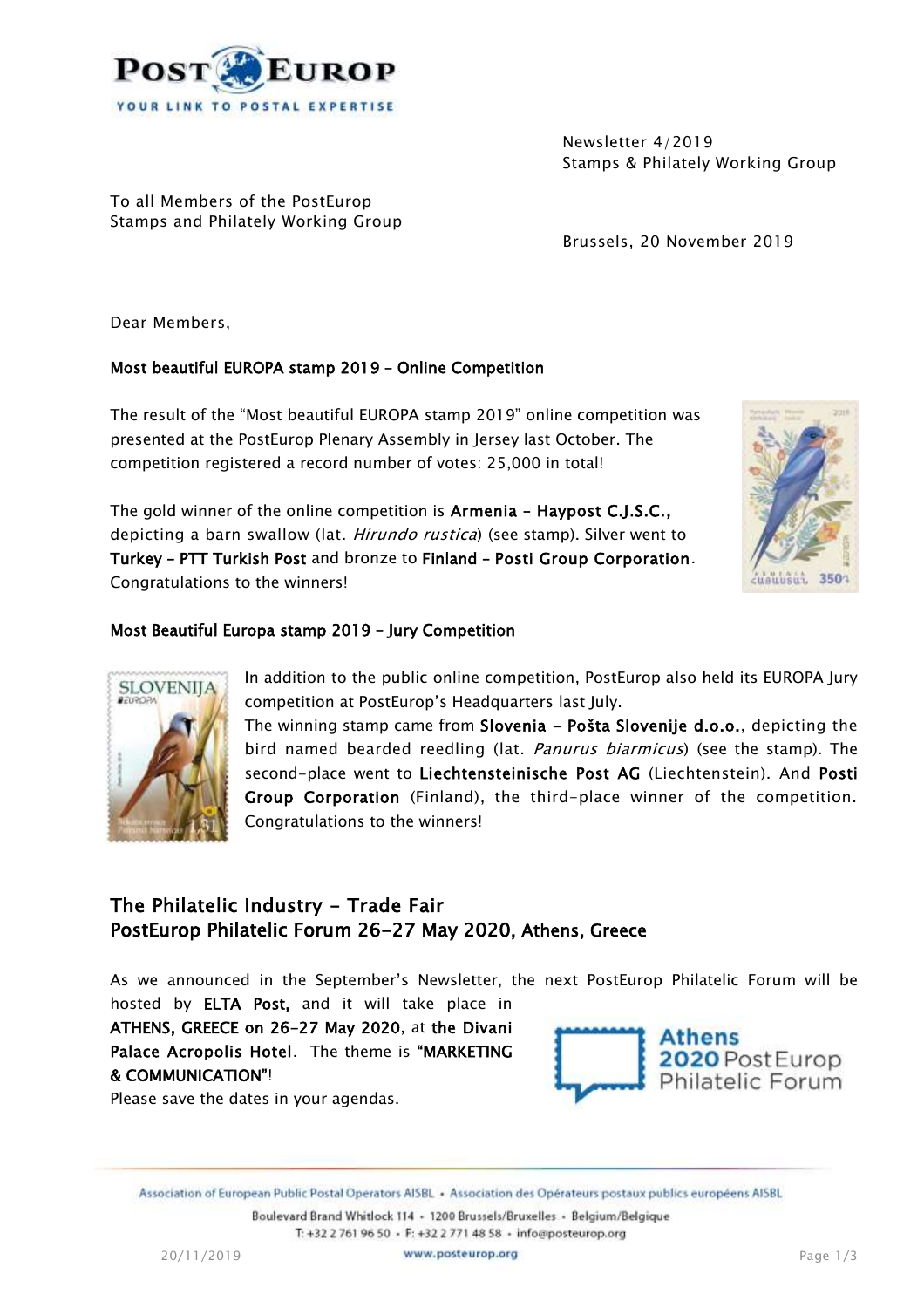

During the Forum representatives from postal administrations and philatelic market stakeholders, as well as marketing & PR agencies, will be able to fruitfully network and establish new contacts. We are expecting two days of inspiring presentations, discussions, networking, creative projects and philatelic novelties.

We estimate that there will be approximately 70-100 delegates attending, representing: postal administrations, printing houses, album manufacturers, producers for other collectables, stamp agencies, stamp magazines, stamps artists, designers, marketing & communication experts and others.

We already have a good contact data-base of philatelic suppliers. But we feel that there are even more companies that could be invited to the Forum because they have services and products to offer that might be of interest to all of us. So, if you are aware of a company, maybe even working right now with such a company, that will be interested to participate this event please contact Ms Agnieszka Trząskowska [agnieszka.trzaskowska@poczta-polska.pl.](mailto:agnieszka.trzaskowska@poczta-polska.pl)

#### The Divani Palace Acropolis Hotel, rooms

We have pre-reserved a limited number of 30 rooms at the Hotel:

- Single Superior: 180 EUR + accommodation tax  $4 \epsilon$  per night
- Double Superior: 190 EUR + accommodation tax  $4\epsilon$  per night

Above rates include an American buffet breakfast, VAT and Municipality tax.

Please note: the rooms are subject to availability and on a first come first serve basis if booked before 25 March 2020.

Participants have to book their hotel room directly through the following link:

[https://divanipalaceacropolis.reserve-online.net/?bkcode=POST2020&checkin=2020-05-](https://divanipalaceacropolis.reserve-online.net/?bkcode=POST2020&checkin=2020-05-25)

[25.](https://divanipalaceacropolis.reserve-online.net/?bkcode=POST2020&checkin=2020-05-25) The special room rates are only available for the period from 25-29 May 2020. Please mention clearly the reference: "PostEurop Philatelic Forum 2020" in your booking.

# Hotel address

Divani Palace Acropolis Hotel\*\*\*\*\* Parthenonos 19-25, 117 42 Athens, Greece

Phone: +30 210 928 01 00

[www.divaniacropolishotel.com](http://www.divaniacropolishotel.com/)

Acropolis Metro Station: 500 m

Athens Airport (International Airport Eleftherios Venizelos): 36 km

Should you wish to seek an alternative accommodation, please find in attachment a list of other hotels in the same area (Appendix 1).

#### REGISTER YOUR PARTICIPATION TODAY – registration form

Please fill in the registration form (Appendix 2) to Ms Agnieszka Trząskowska [agnieszka.trzaskowska@poczta-polska.pl](mailto:agnieszka.trzaskowska@poczta-polska.pl) by 15 December 2019 to confirm your participation. If you need more information on a visit to Athens, please contact the ELTA representative: Ms Stella Kovatsi, phone +30 210 335 3683, email: [S.Kovatsi@elta-net.gr](mailto:S.Kovatsi@elta-net.gr)

Boulevard Brand Whitlock 114 - 1200 Brussels/Bruxelles - Belgium/Belgique T: +32 2 761 96 50 · F: +32 2 771 48 58 · info@posteurop.org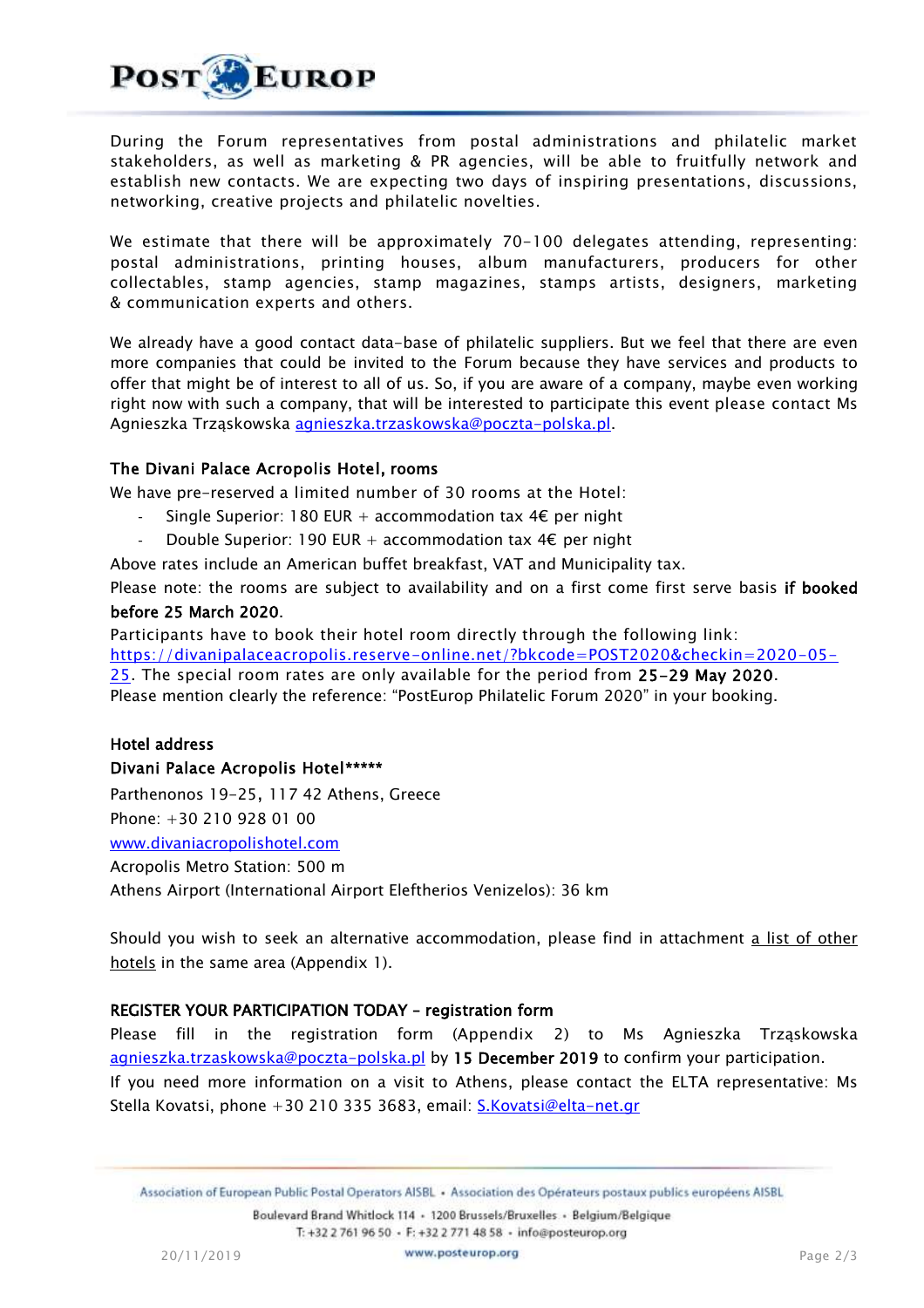

#### 2020-2022 EUROPA stamp topics

As some Members have inquired about clarification of the 2020-2022 EUROPA stamp topics, we suggest following definitions:

"Ancient postal routes" (2020): postal services, meaning the exchange of items over longer distances, put in place in a country or between countries before they were replaced by postal services operated by Governments and offering universal service (example: Thurn and Taxis).

"Endangered national wildlife" (2021): refers to endangered wild animals living in a native region.

**"Stories and Myths"** (2022): traditional stories, especially those concerning the early history of a people or explaining a natural or social phenomenon, and typically involving supernatural beings or events.

#### PostEurop Stamp & Philately Working Group meeting on 9 January 2020 in Warsaw, Poland!

I am pleased to invite you to our next PostEurop Stamps & Philately Working Group meeting, which take place on 9 January 2020 11:00-17:00 CET, at Poczta Polska S.A. Headquarters in Warsaw, Poland (Address: 8, Rodziny Hiszpanskich Str., 00940 Warsaw). The meeting will be preceded by a special presentation of the Polish Security Printing Works' representatives. Participants may await surprises! You are all very welcome!

All participants are invited to a dinner in the evening after the meeting on 9 January. In addition, please find below a list of hotels in Warsaw, all in a close area from the Poczta Polska S.A. HQ: Vienna House Mokotow Warsaw\*\*\*\* Hampton by Hilton Warsaw Mokotow\*\*\* Airport Hotel Okecie\*\*\*\* All hotel reservations should be made directly by participants.

Please send confirmation of your participation to Ms. Agnieszka Trząskowska [agnieszka.trzaskowska@poczta-polska.pl.](mailto:agnieszka.trzaskowska@poczta-polska.pl)

More information will be sent out in a few weeks.

All Members willing to share with us their ideas or projects to be presented during the meeting are invited to contact Agnieszka Trząskowska [\(agnieszka.trzaskowska@poczta](mailto:agnieszka.trzaskowska@poczta-polska.pl)[polska.pl\)](mailto:agnieszka.trzaskowska@poczta-polska.pl).

Yours sincerely, Agnieszka Trząskowska Chairwoman PostEurop Stamps & Philately Working Group

Boulevard Brand Whitlock 114 - 1200 Brussels/Bruxelles - Belgium/Belgique T: +32 2 761 96 50 · F: +32 2 771 48 58 · info@posteurop.org